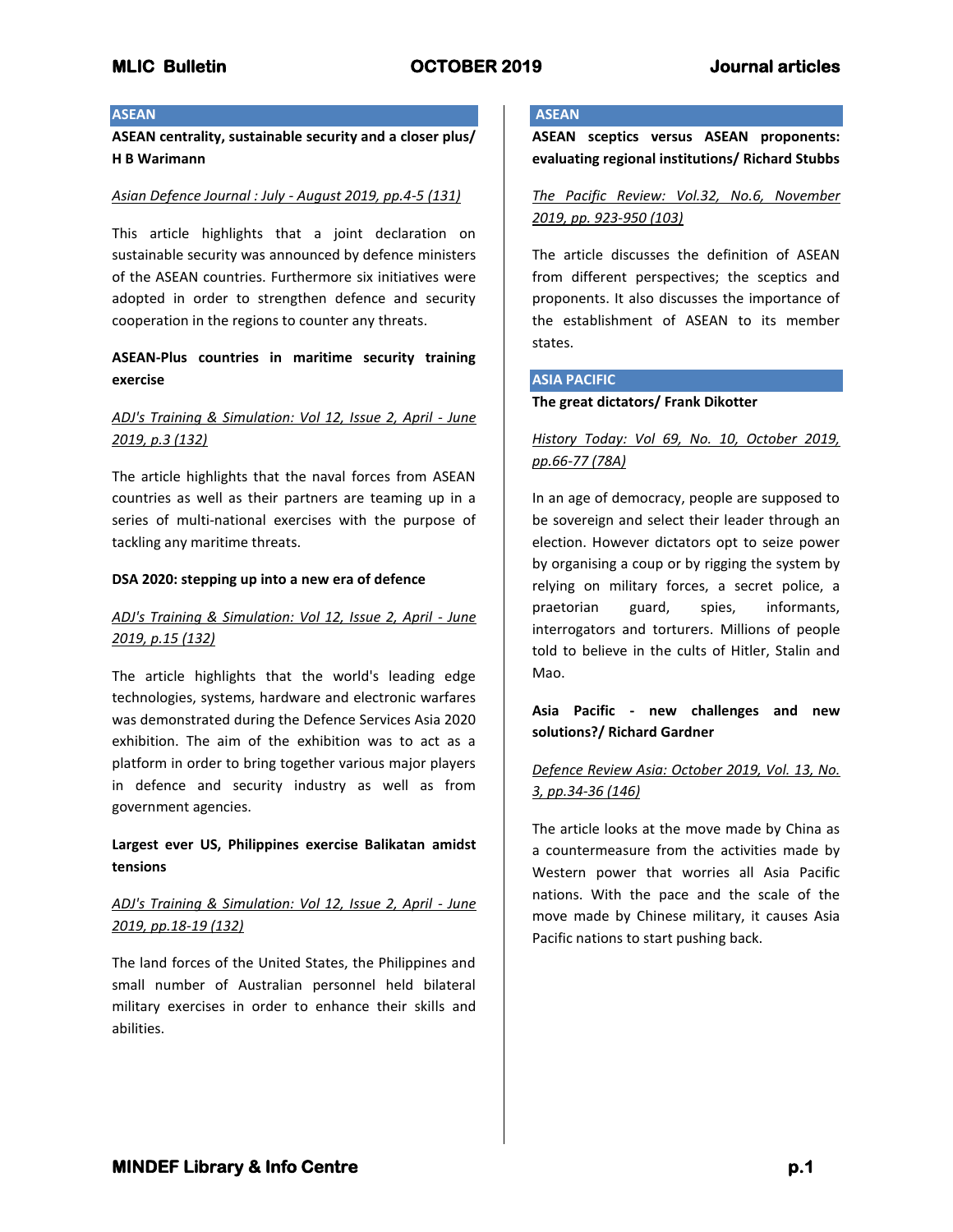## **AUSTRALIA**

## **Smooth sailing assured/ Tim Fish**

*Military Technology: Vol. XLIII, Issue 9, 2019, pp.110-112 (38)*

This article highlights on the Royal Australia navy has an increasing level of commitments in the Indo-Pacific region and beyond.

### **AVIATION**

**Noise exposure and hearing impairment in air force pilots/ Per Muhr, Ann-Christin Johnson, Jenny Selander, Eva Svensson and Ulf Rosenhall.**

# *Aerospace Medicine and Human Performance: Vol 90, No. 9, September 2019, pp. 757-763 (62)*

This research demonstrates the relationship in noise exposure and hearing impairment for military pilots.

**Anticipated negative emotions effect on incident involvement among civil pilots/ Hongwei Wang, Quan Xu, Can Yang, Xiong You and Ming Ji.**

# *Aerospace Medicine and Human Performance: Vol 90, No. 9, September 2019, pp. 774-781 (62)*

It is believed that the result of an increase in the number of aviation incident was resulted from human factors. Hence this article discusses the relationship between anticipated negative emotions (ANEs) and incident involving civil pilot with the case study of Chinese civil pilots.

**Preflight risk assessment for improved safety in helicopter emergency medical service operations/ Bryan B Aherne, Chrystal Zhang, Won Sun Chen and David G. Newman.**

## *Aerospace Medicine and Human Performance: Vol 90, No. 9, September 2019, pp. 792-799 (62)*

The aim of the study was to develop predictive risk assessment for pilots in decision-making process that will enable them to accept or reject a flight.

## **BRUNEI**

**Royal Brunei Armed Forces modernisation boost/ Adlinna Abdul Alim**

*Asian Defence Journal : July - August 2019, pp.6- 8 (131)*

This special report focuses on RBAF and its key role as Brunei's security institution in providing the country a secure and peaceful environment especially it is RBAF's 58th year since inception.

### **CAMBODIA**

**Hun Sen to deepen ties with Beijing**

*Asia Monitor South East Asia Vol.1 : Vol.30, Issue 10, October 2019, pp.15-16 (49)*

The article highlights the diplomat pivot is part of a broader effort by Hun Sen to tighten his grip on power but concerns over a Chinese military presence in Cambodia could stoke geopolitical tensions in the region.

## **CHINA**

**Relations with China : perspective of defense/ Andy B Anderson**

# *Marine Corps Gazette: Vol.103, No.9, September 2019, pp.80-82 (71)*

This analysis from the perspective of defense discusses concerns and recommends causes of action regarding the current state of the U.S. - China relations. A rising China strives for both regional and global hegemony through its expansionism and military modernization.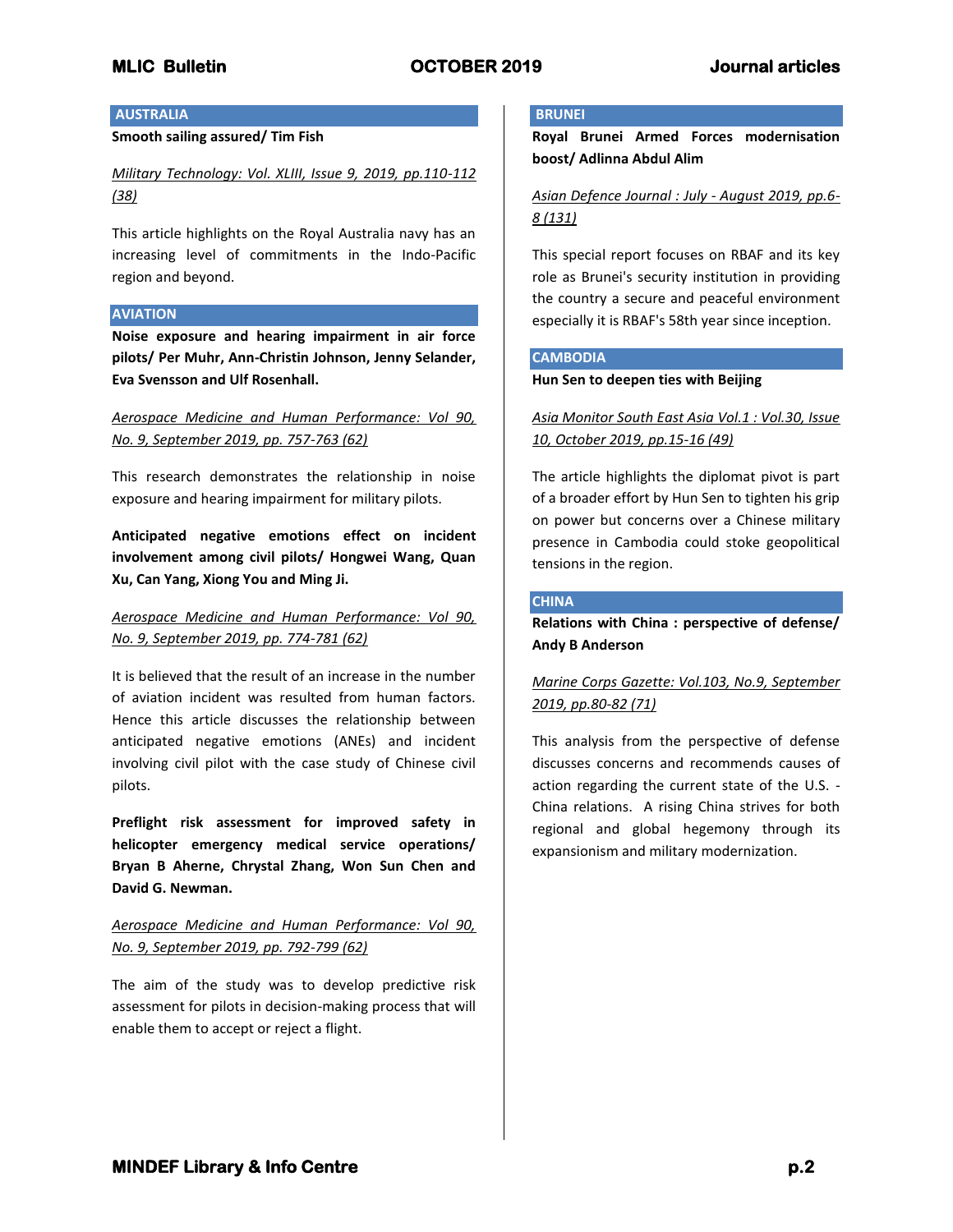### **CHINA**

**PRC turns 70: five elements of its grand strategy/ Benjamin Ho**

### *RSIS Commentary : No 192, 30 September 2019 (F31)*

As the People's Republic of China prepares for its 70th birthday on 1 October, the issue of its grand strategy will be closely watched by political observers. To this end, both domestic and international objectives must be taken into account if we are to obtain a better understanding of what Beijing's strategic intentions might be.

## **Joint integrative solutions for combat casualty care in a Pacific war at sea/ Dion Moten**

## *JFQ : Joint Force Quarterly : 3rd Quarter 2019, Issue 94, pp.54-63 (79)*

The article highlights regional stability in the Pacific theater is a national security priority complicated by unique components threatening US expeditionary forces, such as China's rise a global competitor possessing multidomain access capabilities.

### **A Chinese dawn over the Persian Gulf/ Yossef Bodansky**

# *Defense & Foreign Affairs Strategic Policy: No.9, 2019, pp. 4-8 (22)*

This article highlights that China is now making its move in the Persian Gulf especially with the ongoing dispute between US and Iran.

**War, with and without the media: Beijing and New Delhi each tackle critical information dominance challenges/ Gregory R. Copley**

## *Defense & Foreign Affairs Strategic Policy: No.9, 2019, pp. 13-16 (22)*

This article highlights the current domestic issues - Hong Kong in the case of China and Kashmir in the case of India are only creating distractions and having the risk of impairing its prestige, credibility and trustworthiness among its neighboring countries.

## **CHINA**

**Extract from the Annual Report to congress 'military and security developments involving the People's Republic of China 2019'**

## *Military Review : September-October 2019, pp. 30-33 (81)*

This is an extract from the annual report that addresses the current course of militarytechnological development of the People's Liberation Army which includes their security and military strategy, military organizations and operational concepts for the next 20 years.

**Competing with China for a free and open Indo-Pacific/ Rober B. Brown, R. Blake Lackey and Brian G. Forester.**

# *Military Review : September-October 2019, pp. 34-41 (81)*

Due to China's advancement in technology which includes its military and economic factors, this has created an international competition with other nations; in this case over the free and open Indo-Pacific.

### **Contemporary China/ Timothy L. Faulkner**

# *Military Review : September-October 2019, pp. 42-54 (81)*

This article highlights that China has been in competition with the United States especially with China's economic growth and their military capabilities will ensure the U.S-China conflict over the next two decades.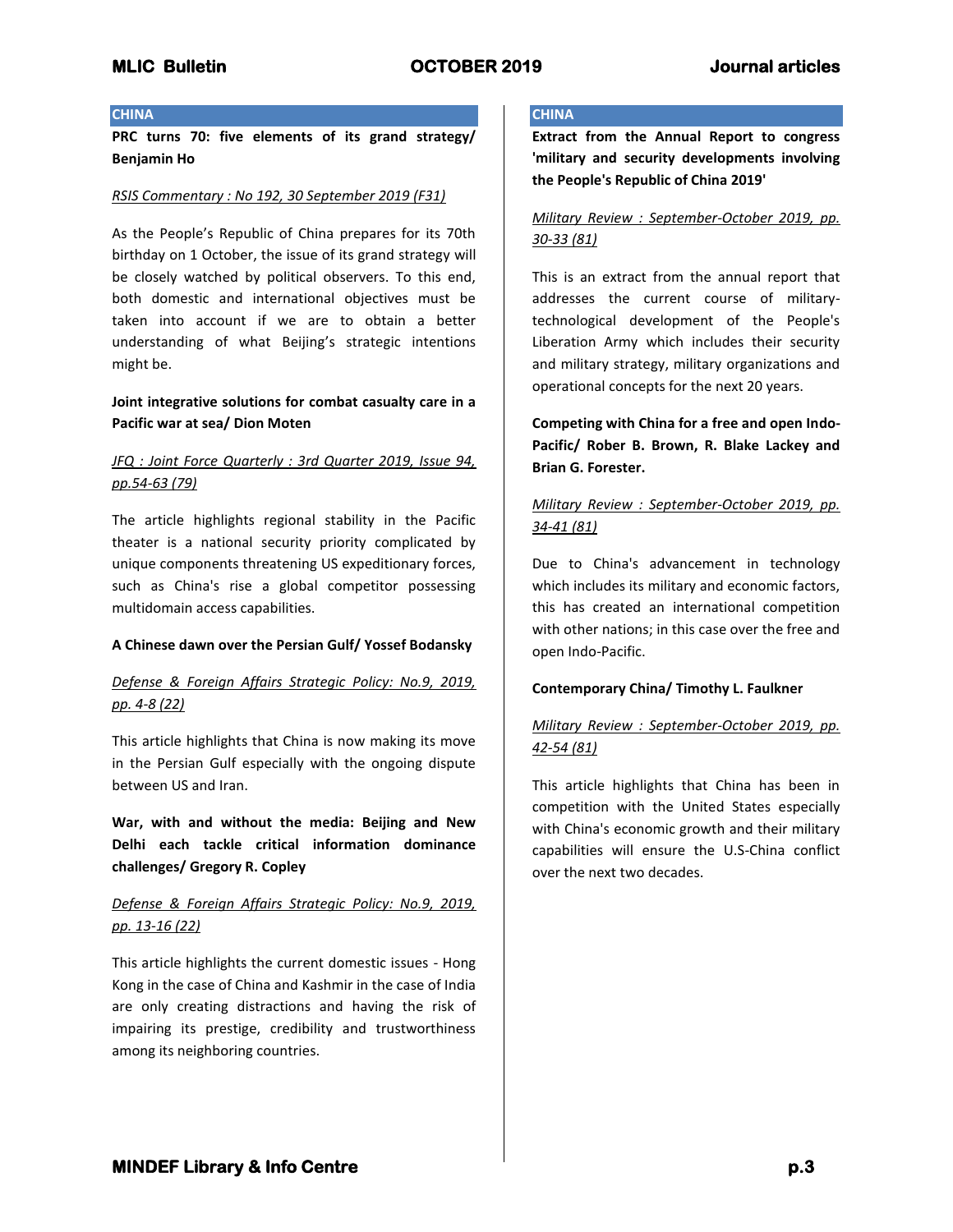### **CHINA**

**A Chinese fox against an American hedgehog in cyberspace?/ Kimberly Orinx and Tanguy Struye de Swielande**

### *Military Review : September-October 2019, pp. 58-67 (81)*

This article highlights how China is developing as a cyber superpower as they grasp the importance of 'soft' means. As a result this has created a threat to the United States as well as other Western countries.

# **Identifying windows of opportunity within China's rise/ Axel Dessein**

## *Military Review : September-October 2019, pp. 68-81(81)*

This articles highlights China's strategy into becoming great-power status politically and economically.

**China's One Belt, One Road initiative and its international arms sales/ James Daniel**

## *Military Review : September-October 2019, pp. 96-110 (81)*

The article highlights China's policy of One Belt, One Road (OBOR) which at first aimed at enhancing China's trade and investment with other countries. Over the years, China started to use this initiative to strengthen their military and defense.

# **Reluctant guerrillas in early nineteenth century China: the White Lotus insurgents and their suppressors/ Yingcong Dai**

# *Small Wars & Insurgencies: Vol. 30, No.4-5, July-August 2019, pp. 750-774 (97)*

The article highlights the White Lotus war that broke out between the insurgents and the government who have more military advantages then the insurgents. Despite all the advantages, the government forces had to adapt to guerrilla warfare as the insurgents were resilient and very quick in adapting to the guerrilla warfare.

## **CHINA**

**General Zuo's counter-insurgency doctrine/ Kenneth M. Swope** 

*Small Wars & Insurgencies: Vol. 30, No.4-5, July-August 2019, pp. 937-967 (97)*

The article looks at the biography of one of the man who brought China to success in the midnineteenth century and how he came to power despite his background.

# **Creation of the Asian infrastructure investment bank as a part of China's smart power strategy/ Emine Akcadag Alagoz**

# *The Pacific Review: Vol.32, No.6, November 2019, pp. 951-971 (103)*

The article looks at the strategy used by China in order to gain more power as they have all the means in order to achieve their target.

**Right target; wrong tactics: the trump administration upends East Asian order/ T.J. Pempel**

# *The Pacific Review: Vol.32, No.6, November 2019, pp. 996-1018 (103)*

United States' current president Donald Trump started a tariff war against Asia's global power, China. Many were concerned as this tactics could be a wrong move as China is considered to be a leader in the economic activities. Being China's allies could bring greater advantages in so many ways.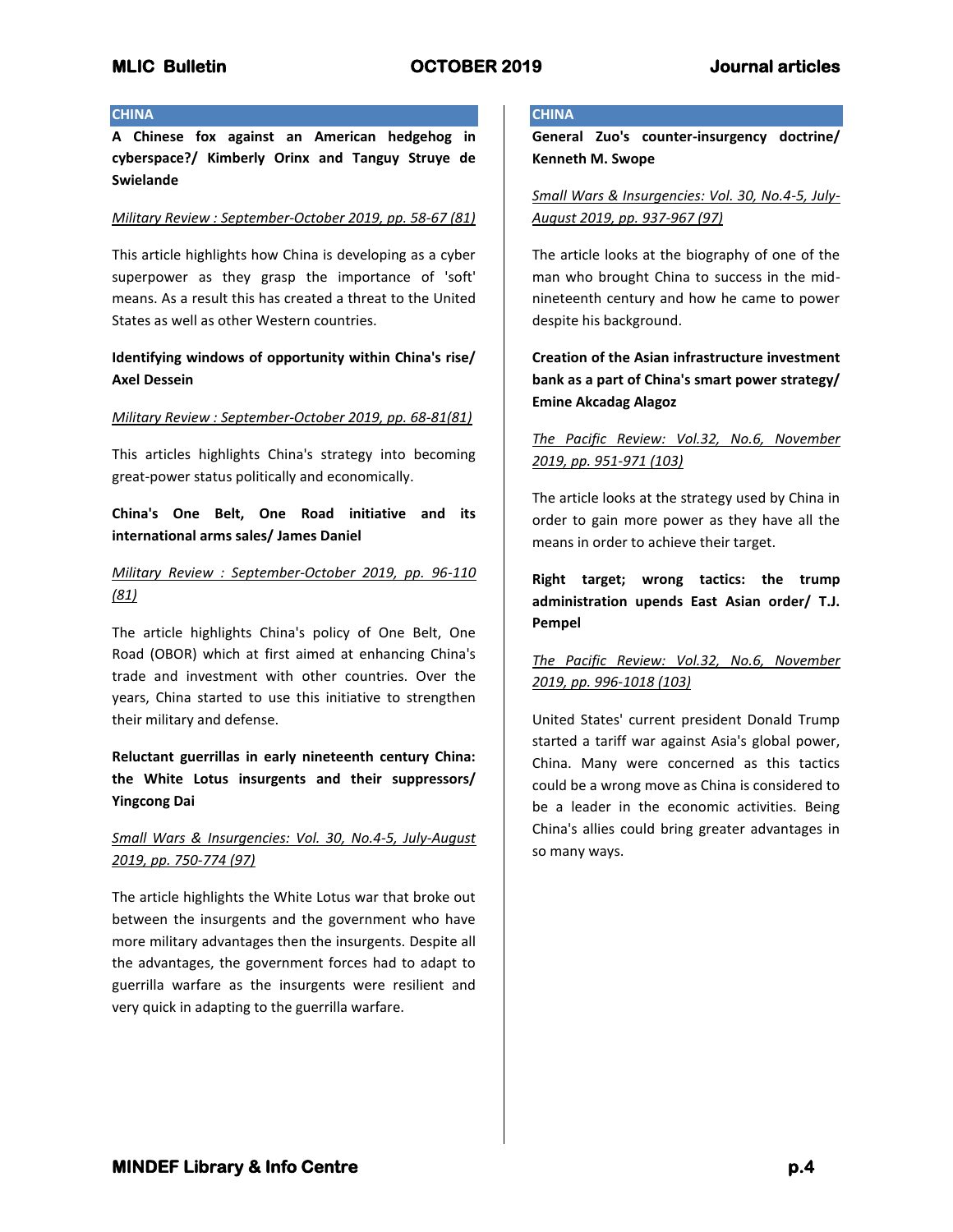## **CHINA**

**Renegotiating pariah state partnerships: why Myanmar and North Korea respond differently to Chinese influence/ Jonathan T. Chow and Leif-Eric Easley.**

# *Contemporary Security Policy : Vol.40, No.3, July 2019, pp.502-525 (104)*

The article looks at the relationships between Myanmar and North Korea with China despite their status as pariah state. With China's economic advancement, even pariah countries like Myanmar and North Korea are able to see the importance of building an ally with China although the paths in which they take are vary.

## **The navy needs agile mine warfare/ Ryan Hilger**

# *Proceedings US Naval Institute: October 2019, pp.36-41 (86)*

The article highlights that with China's current maritime strategy, the United States Navy would not be able to fight against China's navy in terms of mine warfare. The U.S will need to change their strategy and use different approach capabilities in order to compete against China.

### **CLIMATE CHANGE**

**UN climate action summit: unlocking the Paris Agreement/ Sharon Seah**

## *RSIS Commentary : No. 181, 16 September 2019 (F31)*

Article 6 is referred to as the 'market article'•. In many respects, Article 6 is the most important piece of the Paris Agreement because it provides a framework for international cooperation that allows businesses and the private sector to play a key part, alongside governments, in helping countries meet their Nationally Determined Contributions [outlining long-term plans to reduce emissions and to adapt to climate change].

### **CYBER**

**Collaborating to succeed/ Victor Acin**

## *Intersec: September 2019, pp.30-32 (69)*

The article reveals time to socialise with cyber security. Socialising cyber security will help turn the tables on the black hats. Attackers increasingly appear to have the upper hand over white hats. It provides an endless source of hacking tools, stolen data and other resources. More information is being stored, processed and generated online.

## **DISASTERS**

**Assessing the impact of household participation on satisfaction and safe design in humanitarian shelter projects/ Aaron Opdyke**

# *Disasters: Vol.43, Number 4, October 2019, pp.926-954 (23)*

This study analysed shelter projects implemented in the Philippines following typhoon Haiyan in 2013 to identify the forms of participation in the planning, design, and construction

### **INDONESIA**

**Indonesia's South China Sea diplomacy: a foreign policy illiberal turn?/ Dave McRae**

*Journal of Contemporary Asia: Vol.49, No. 5, December 2019, pp.759-779 (107)*

This article highlights Indonesia's diplomacy in South China Sea including its maritime claims as they wanted to establish and maintain their control over South China Sea waters. Indonesia faced challenges as there were other powers that claimed its control over these waters including China, Malaysia, Vietnam and the Philippines. As a result in order to maintain its control over the contested waters, the Indonesian government has to pursue through diplomatic, military and economic strategies.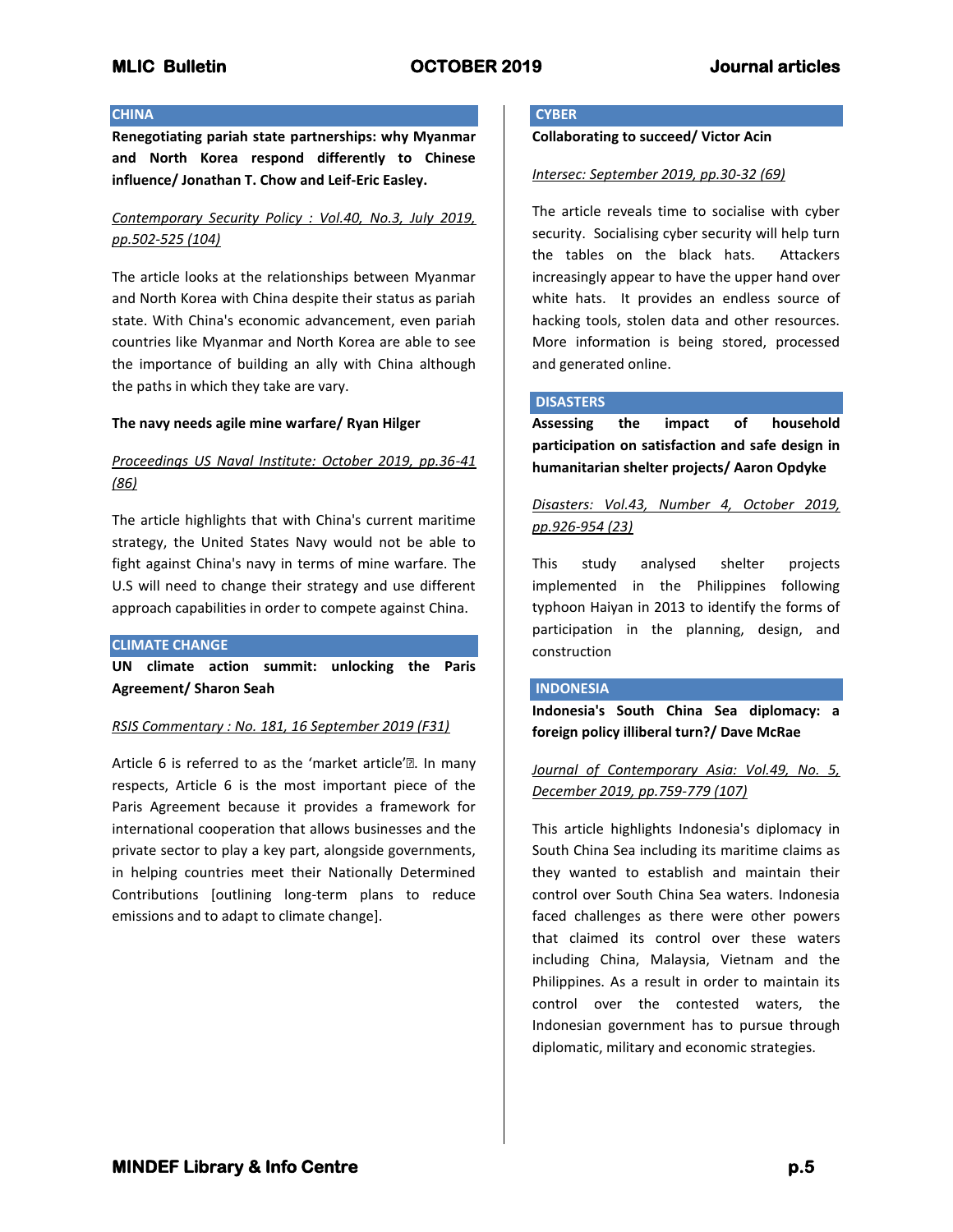## **INDONESIA**

**Reshuffling the deck? Military corporatism, promotional logjams and post-authoritarian civil-military relations in Indonesia/ Evan A. Laksmana**

# *Journal of Contemporary Asia: Vol.49, No. 5, December 2019, pp.806-836 (107)*

This article explains the structure of the Indonesian military post-Suharto era. The current military called the Tentera Nasional Indonesia (TNI) have control over their organisational expansion, personnel promotion and budget.

**After Jokowi's First Term - Moving the nation's 'Keraton'•: a Javanese perspective/ Sigit S. Nugroho**

### *RSIS Commentary : No. 174, 5 September 2019 (F31)*

President Joko Widodo has just announced his plan to move the capital Jakarta to East Kalimantan. The Javanese cultural lens might provide the key to understand his motivation for such a move.

## **INSURGENCY**

**Why a nineteenth-century study?/ Mark Lawrence**

# *Small Wars & Insurgencies: Vol. 30, No.4-5, July-August 2019, pp. 719-733 (97)*

The article looks at the importance of studying the history of the nineteenth-century insurgencies on a global scale by looking at the patterns, the similarities, connections and linkages.

# **JUNGLE WARFARE**

**Dry run**

## *Soldier October 2019, pp.34-41*

The article highlights the British army's new skills of exercising in Jordan's desert and in jungle warfare including in the Bruneian jungle.

## **LEBANON**

**Bordering on a solution/ Robert G Rabil**

*The National Interest : September-October 2019, No 163, pp.59-65*

The article highlights the United States has deftly capitalized on the rising tension in the region the threat of war and the delicate existing economic and political dynamics to pursue quietly a channel of diplomacy with Israel and Lebanon.

## **MALAYSIA**

**Are Malaysia's reformers up to the task/ Gaik Cheng Khoo**

*Current History: Vol 118, No.809, September 2019, pp.229-234 (20)*

Malaysians counted on Mahathir to lead the country back to its glory days and remove the stain of previous Prime Minister Najib's scandals. Many progressive reforms are being discussed and planned over a hundred laws are scheduled for enactment, amendment, or repeal.

### **MALAYSIA**

**Angkatan Tentera Malaysia: dahulu, kini & masa hadapan/ Murshid Al Hafiz**

### *Perajurit : September 2019, pp.4-8 (133)*

Genap usia Angkatan Tentera Malaysia (ATM) yang ke 86 tahun dan ATM tidak pernah terkecuali dari menghadapi sebarang ancaman dari luar. Tetapi dengan berbekalkan aset-aset ketenteraan, pengalaman yang ada dan dengan latihan yang cukup, ATM akan mampu untuk mempertahankan ruang udara, laut dan tanah Malaysia.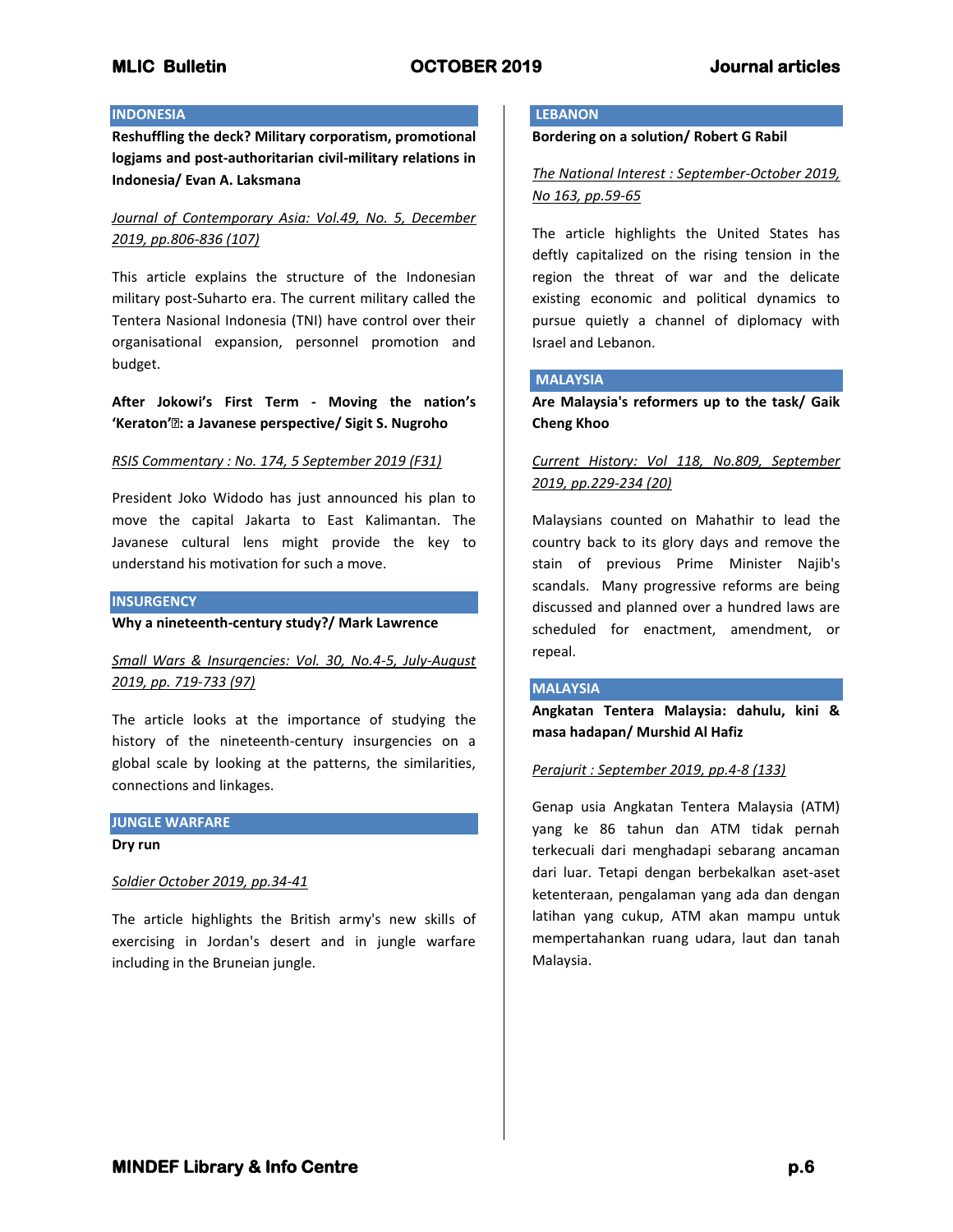## **MARITIME**

**Maritime security: the uncharted politics of the global sea/ Christian Bueger, Timothy Edmunds and Barry J. Ryan.**

## *International Affairs: September 2019, Vol.95, No.5, pp.971-978 (32)*

The article looks at the importance of maintaining maritime security globally, regionally and nationally and the issues that could arise such as national, environmental, economic and human security.

## **The rule of law and maritime security: understanding lawfare in the South China Sea/ Douglas Guilfoyle**

## *International Affairs: September 2019, Vol.95, No.5, pp.999-1017 (32)*

The article discusses to what extent any country in practicing and complying with international law in dealing with their maritime security practices. In this case it involves dispute over islands in South China Sea including China that claims their right over the islands within this region.

## **The disciplined sea: a history of maritime security and zonation/ Barry J. Ryan**

# *International Affairs: September 2019, Vol.95, No.5, pp.1055-1073 (32)*

The article highlights the history and evolution of maritime security and a global maritime zonation was established with a purpose to control any activities and establish a good order within the area. In most cases, intervention by the government and sometimes with the presence of military had to be taken so as to ensure order.

## **MYANMAR**

**Instability to increase as ethnic fighting escalates**

*Asia Monitor South East Asia Vol.1 : Vol.30, Issue 10, October 2019, pp.13-14 (49)*

The article highlights the aftermath of the attacks a test of power between government and the Tatmadaw ahead of the general election scheduled for 2020.

## **NORTH KOREA**

**Denuclearising North Korea : evaluating the United States culpability for failed agreements, 1993-2008/ Martin A smith**

# *Diplomacy & Statecraft : Vol 30 No 3, September 2019, pp.556-575 (115)*

This analysis examines the reasons for ultimate failure of diplomacy with North Korea during the Clinton and Bush administrations. The evidence discussed in this analysis suggests that the United States must share culpability for the breakdown of successive denuclearisations agreements with North Korea in the 1990s and 2000s

### **PEACEKEEPING**

**Does peacekeeping only work in easy environments? an analysis of conflict characteristics, mission profiles, and civil war recurrence/ Thorsten Gromes**

## *Contemporary Security Policy : Vol.40, No.3, July 2019, pp.459-480 (104)*

In order to prevent the recurrence of civil wars, many believed that peacekeeping is necessary. However not all peacekeeping missions succeed at its aim of preventing the occurrence of civil wars. Hence the article discusses under which conditions the will allow peacekeeping missions to stop this from happening.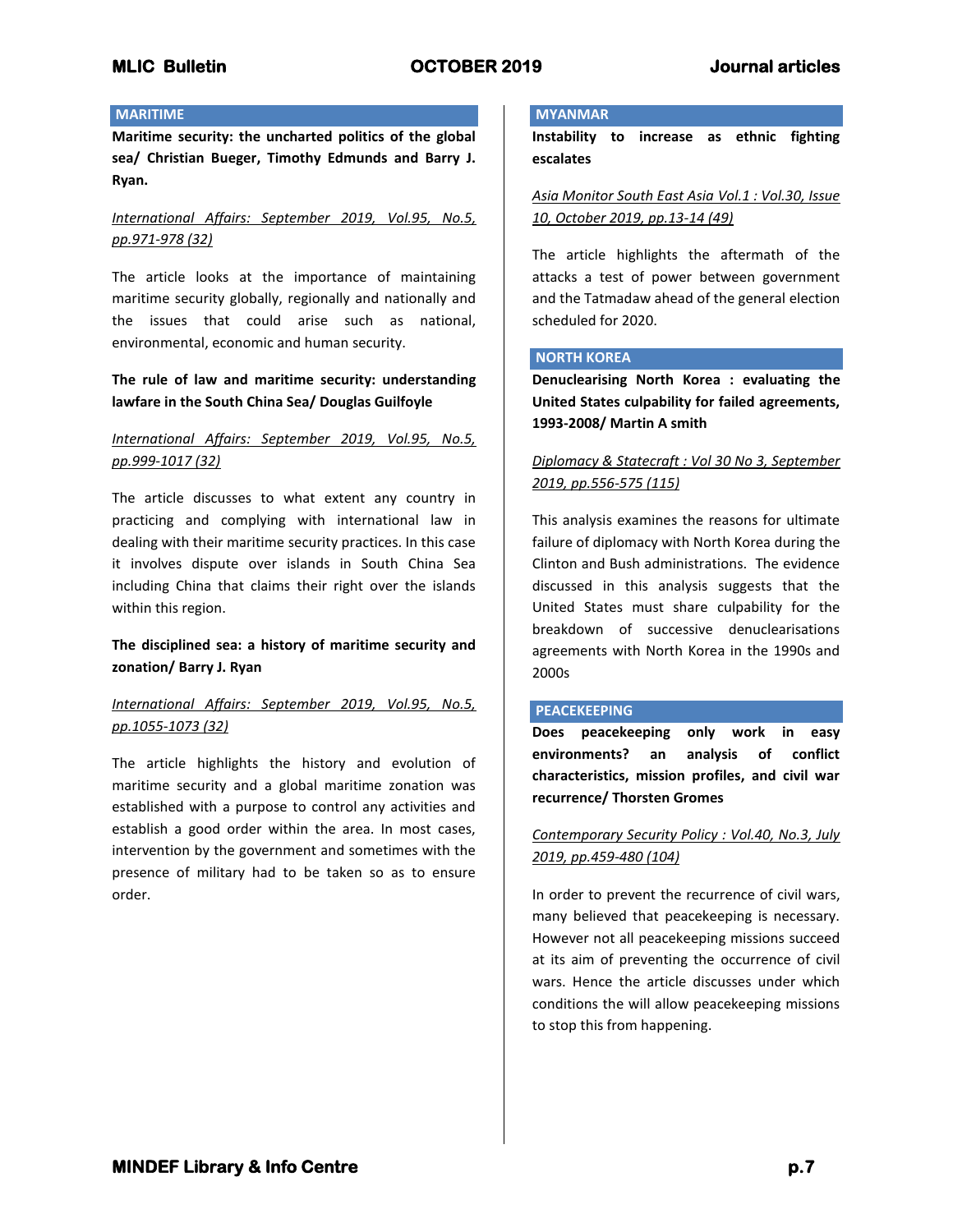## **PHILIPPINES**

**Duterte to maintain warm Philippines-China relations in the near term**

*Asia Monitor South East Asia Vol.2 : Vol.30, Issue 11, November 2019, pp.5-6 (49)*

In spite of tensions between the Philippines and China over their claims in the South China Sea, Philippines' president Duterte will still maintain their relations with China due to their economic cooperation. In addition, the Philippines military cooperation with the U.S may add to their advantage against China.

## **ROLE OF WOMEN**

**ASEAN's transformative journey: role of women in peace and security/ Noeleen Heyzer**

## *RSIS Commentary : No. 180, 13 September 2019 (F31)*

ASEAN HAS embarked on exploring how to implement the Women, Peace and Security (WPS) agenda in the region. It has recently organised 'an inaugural intersectoral dialogue on WPS issues in the ASEAN region'<sup>•</sup> to support Member States implement the Joint Statement on WPS adopted at the 31st ASEAN Summit in Manila, Philippines in November 2017. This was the region's first explicit affirmation of support for the WPS agenda.

### **RUSSIA**

**Russia's pivot to the East: a new balance?/ Chris Cheang**

*RSIS Commentary : No 189, 27 September 2019 (F31)*

Russia's pivot to the East is assuming a more balanced tilt and might become more sustainable, Russia hosts 5th Eastern Economic Forum.

## **RUSSIA**

**What's not to like: social media as information operations force multiplier/ Glenda Jakubowski**

## *JFQ : Joint Force Quarterly : 3rd Quarter 2019, Issue 94, pp.8-17 (79)*

The information operations would be the most effective and efficient influence campaign in world history. Russia has used social media to foster conspiracy theories, plant rumours and spread fake news. Russia's information operations success however are not uniform. Factors that contributed to or mitigated Russian information questions success include the target nations.

### **SINGAPORE**

**Singapore's armoured force hits 50/ Chen Chuanren**

*Defence Review Asia: October 2019, Vol. 13, No. 3, pp.28-29 (146)*

The article highlights the Singapore Armed Forces (SAF) 50th anniversary of amour that have the ability to defend the country from any threats from outside.

### **SOUTH CHINA SEA**

**The dangers ratchet up in the South China Sea - Beijing and Hanoi clash/ Mark Farrer**

*Defence Review Asia: October 2019, Vol. 13, No. 3, pp.30-32 (146)*

The article discusses the clash between Vietnam and China over their claims in the South China Sea as China is advancing with their exploration.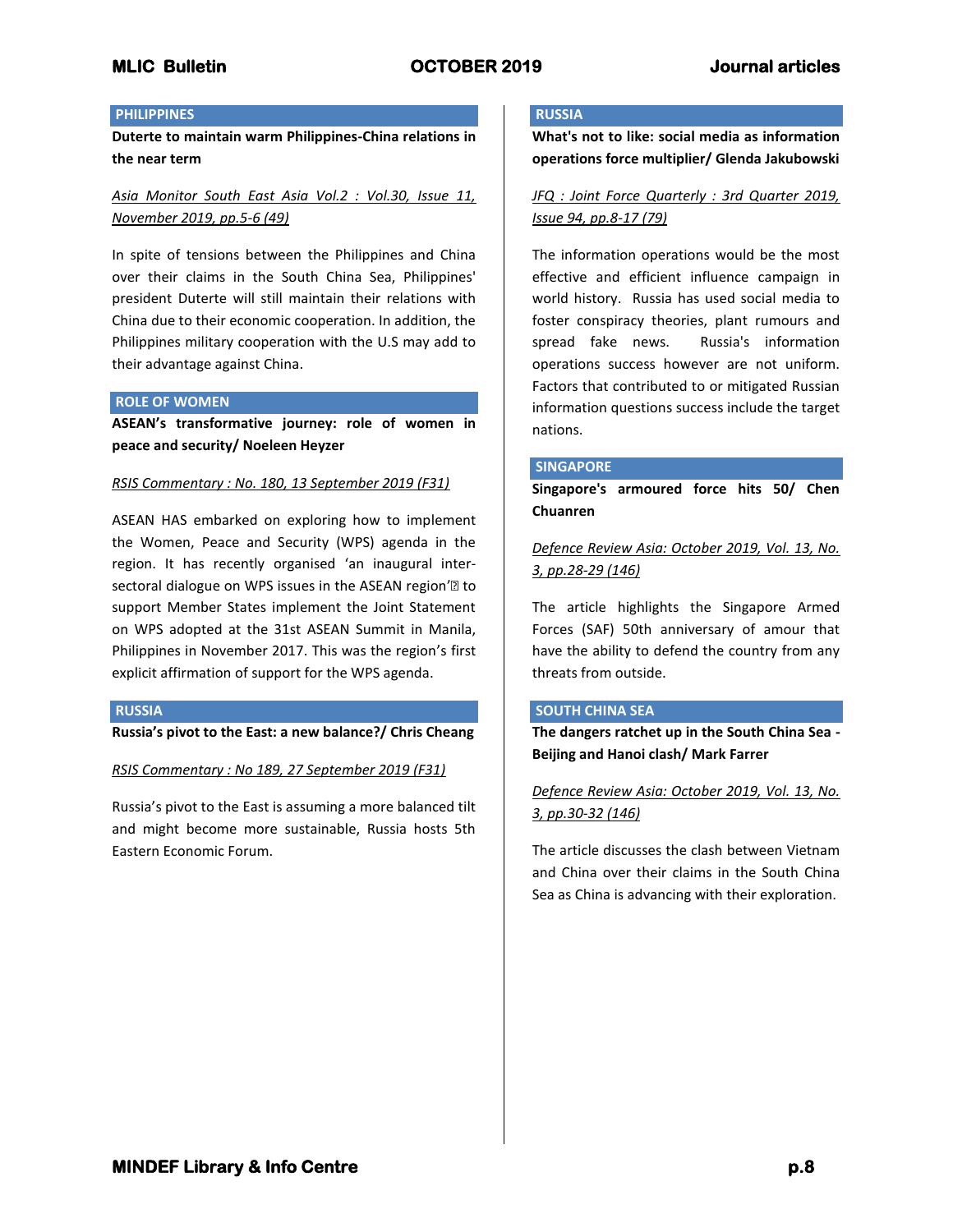## **STRATEGIC PLANNING**

**Defense and strategic planning challenges in an entirely new age/ Gregory R. Copley**

## *Defense & Foreign Affairs Strategic Policy: No.8, 2019, pp. 13-16 (22)*

Over the years, there has been great changes in the defense and strategic planning around the globe due to changes in context, the constant change in economics and the never-stopping nature of technology.

#### **TAIWAN**

**Kinmen at the crossroads: a balancing act?/ Amanda Huan and Tan Ming Hui**

### *RSIS Commentary : No 183, 18 September 2019 (F31)*

The islands of Kinmen, located near the People's Republic of China (PRC) but controlled by Taiwan, are often overlooked in analyses on cross-strait affairs. In the midst of rising cross-strait tensions, the island group remains in a unique and strategic yet awkward position.

#### **TERRORISM**

**Jokowi after the first term - Indonesia's counterterrorism policy: an appraisal/ Chaula Rininta Anindya**

### *RSIS Commentary : No 188, 26 September 2019 (F31)*

President Joko 'Jokowi'• Widodo's re-election would allow policy continuity in combating terrorism. The article highlights his legacy and what should be done to improve it

## **TERRORISM**

**After Jokowi's first term - what next for Indonesian militant groups?/ Vidia Arianti**

## *RSIS Commentary : No 185, 23 September 2019 (F31)*

After the 2019 presidential election that resulted in the victory of incumbent President Joko Widodo (Jokowi), Indonesian groups that support Al-Qaeda will likely continue to participate in the democratic process via Islamist rallies. Meanwhile, the groups that support the Islamic State (IS) may continue to plot attacks. Significantly both camps have sent fighters to Syria.

**Terrorism can and should be defined? but how?/ Muhammad Feyyaz.**

## *Strategic Analysis: Vol 43, No. 4, July-August 2019, pp. 310-327*

The article discusses what constitutes the meaning of terrorism whether it is developed through performative violence or other factors.

### **Women's war/ Mark Tarallo**

# *Security Management: September 2019, pp.22- 26 (92)*

The involvement of women in militant groups are not a new phenomenon especially in conflict areas of the world. Many militant groups are using women to fight for their cause from recruitment to actual bombings.